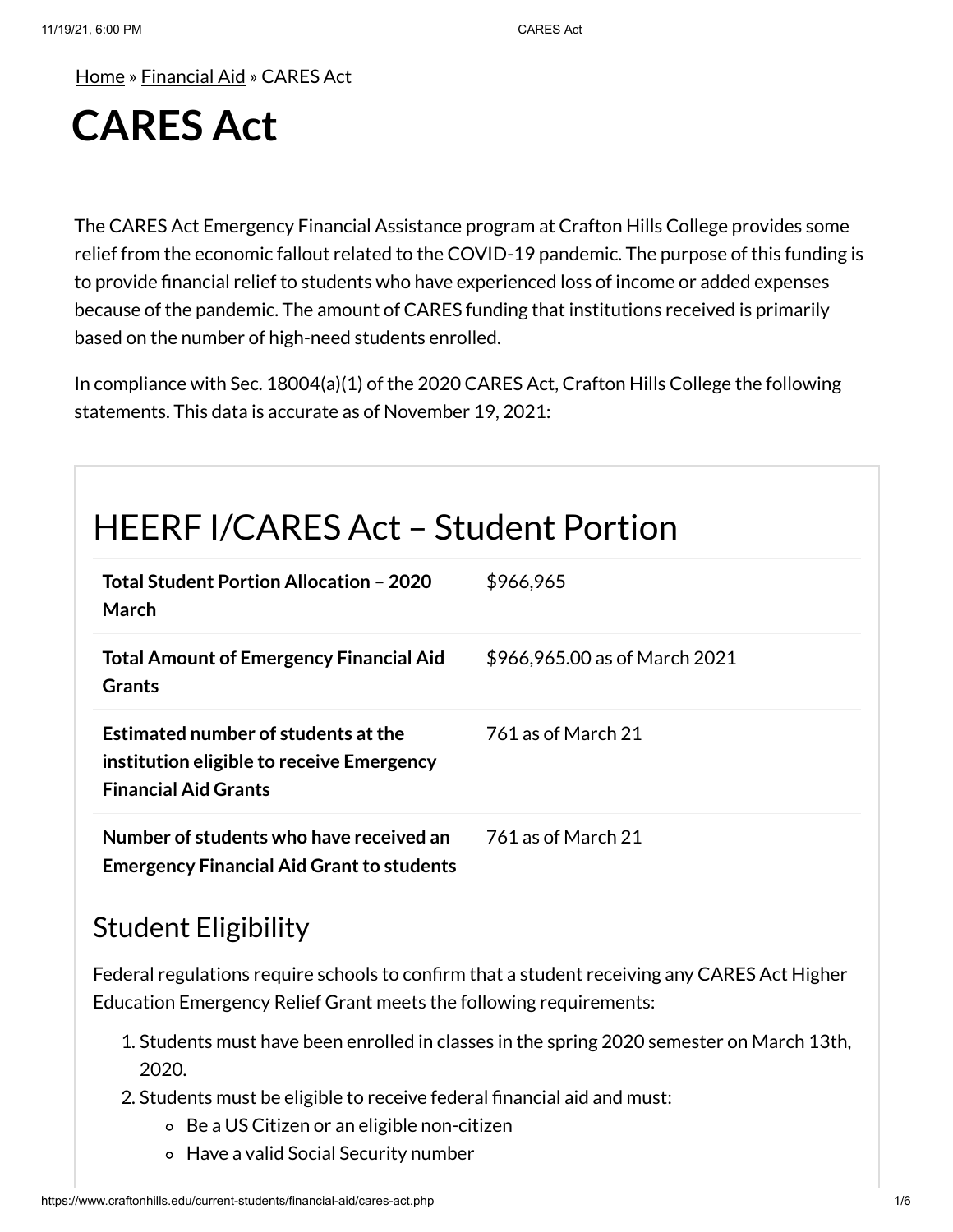- Registered with the Selective Service, if you are a male (you must register between the ages of 18 and 25)
- Not be in default on a federal student loan
- Not owe money on a federal student grant
- Have a cumulative grade point average (GPA) of 2.00 or higher and 67% completion rate
- Have a high school diploma or GED
- Be enrolled in a Programs leading to a degree or certificate Student Selection/ Methodology: Federal Regulations determine criteria by the research department to identify eligible.

### HEERF II/CRRSSA – Student Portion **Total Student Portion Allocation – January 2021** \$966,965 **Total Amount of Emergency Financial Aid Grants** \$ 966,965.00 As of 4/5/21 **Estimated number of students atthe institution eligible to receive Emergency Financial Aid Grants** 1595 **Number of students who have received an Emergency Financial Aid Grant to students** 1541

#### Student Eligibility

Federal regulations require schools to confirm that a student receiving any CARES Act Higher Education Emergency Relief Grant meets the following requirements:

- 1. Students must have been enrolled in classes in the spring 2021 semester.
- 2. Students must be eligible to receive financial aid and must:
	- Have a Dream Application or FAFSA or California Promise Grant Application (BOG)
	- Having the above demonstrated Financial Aid need.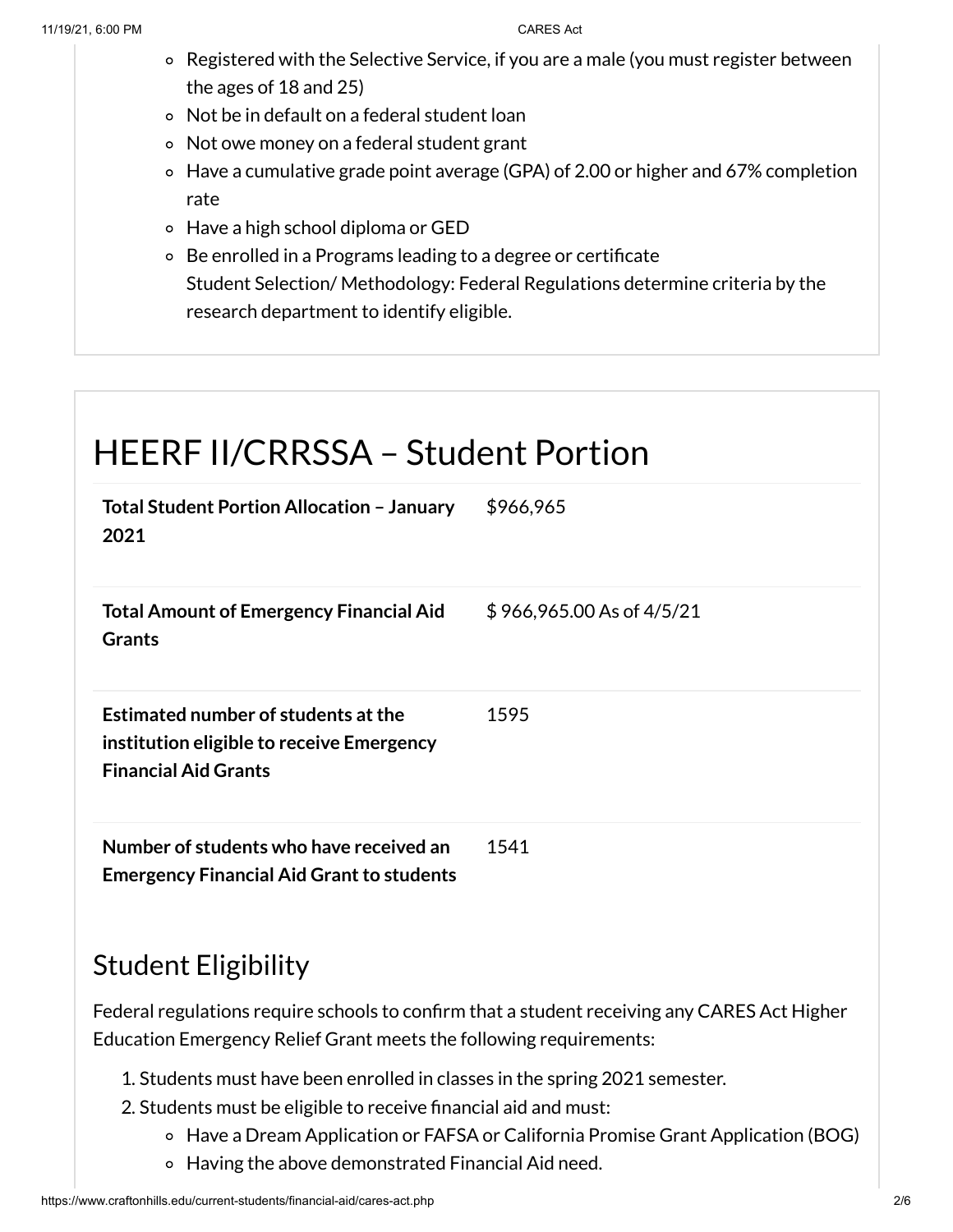Student Selection/ Methodology: Federal Regulations determine criteria by the research department to identify eligible.

# HEERF III/America Rescue Plan – Student Portion

| <b>Total Student Portion Allocation - March</b><br>2021                                               | \$3,695,000           |
|-------------------------------------------------------------------------------------------------------|-----------------------|
| <b>Total Amount of Emergency Financial Aid</b><br><b>Grants</b>                                       | \$0.00 As of 11/19/21 |
| Number of students at the institution<br>eligible to receive Emergency Financial Aid<br><b>Grants</b> |                       |
| Number of students who have received an<br><b>Emergency Financial Aid Grant to students</b>           |                       |

### Student Eligibility

Students receiving CARES Act Higher Education Emergency Relief Grant meet the following requirements:

To be eligible a student should meet the following requirements:

- Have a current home location of "CHC"
- They have to be currently enrolled in at least one course in Fall 2021
- They need to have a 2.0 GPA in one of the three prior terms of enrollment (Fall 2020, Spring 2021, or Summer 2021) OR they have to be a first time student in Fall 2021

Assuming they met this criteria, then this is how they were prioritized

- Priority 1: Students that are Dreamers OR be Pell recipients with an EFC of "0.00"
- Priority 2: Students that are BOG Recipients
- Priority 3: They do not priority 1 or 2 but do have sufficient academic performance (meeting those GPA requirements I mentioned above)

Student Selection/ Methodology: Federal Regulations determine criteria by the research department to identify eligible.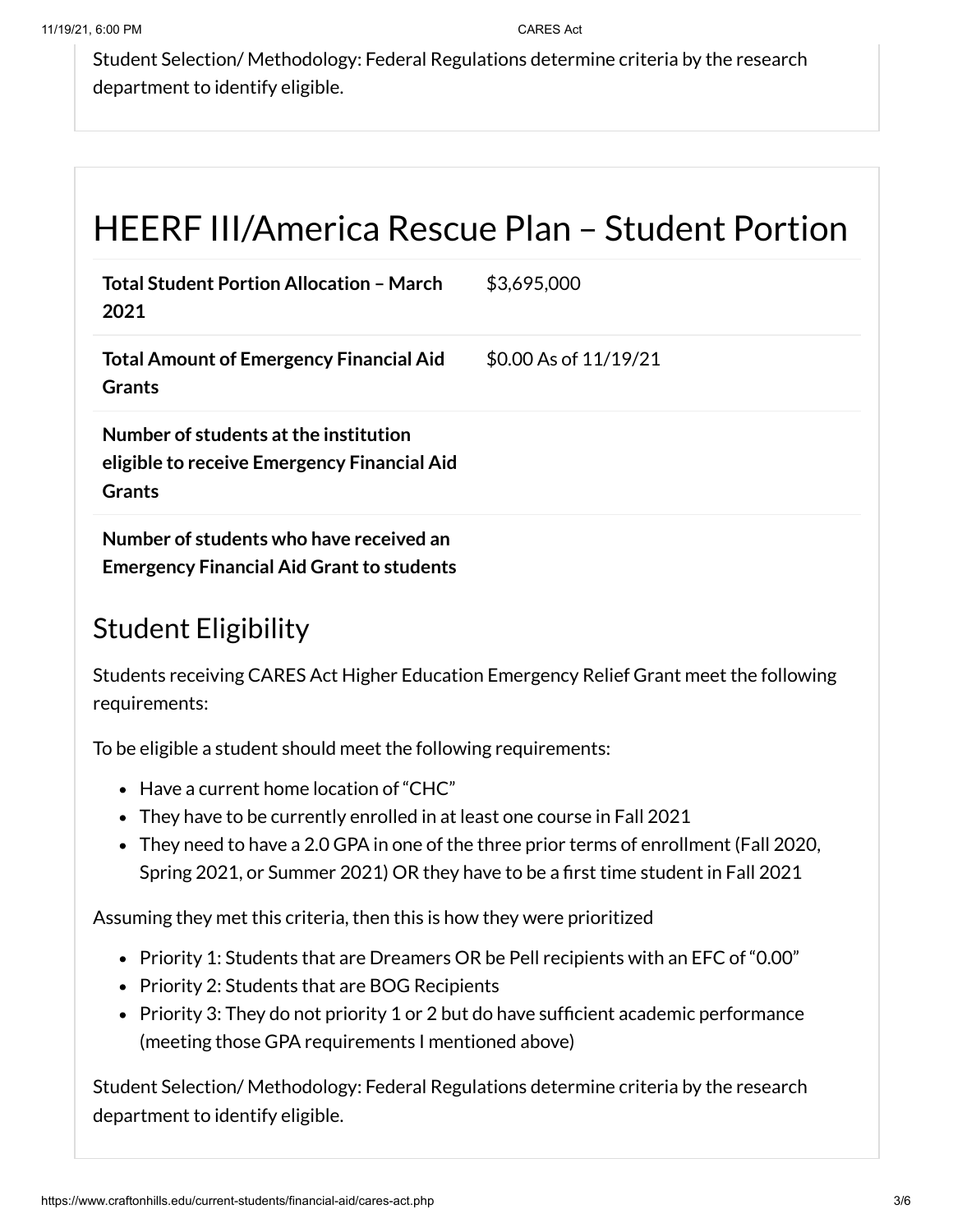## Institutional Portion

| Report                                                                                  | <b>Posted Date to Website</b> |
|-----------------------------------------------------------------------------------------|-------------------------------|
| Period Ending 9/30/20 Quarterly Budget<br><u>and Expenditure Reporting (pdf)</u>        | 2/4/21                        |
| Period Ending 12/31/20 Quarterly Budget<br><u>and Expenditure Reporting (pdf)</u>       | 2/2/21                        |
| Period Ending 3/31/21 Quarterly Budget<br><u>and Expenditure Reporting (pdf)</u>        | 4/30/21                       |
| Period Ending 6/30/21 Quarterly Budget<br>and Expenditure Reporting (pdf)               | 9/22/21                       |
| <u>Period Ending 9/30/21 Quarterly Budget</u><br><u>and Expenditure Reporting (pdf)</u> | 10/12/21                      |

## Update Archive

- $\cdot$  [11/19/21](https://www.craftonhills.edu/current-students/financial-aid/documents/cares-act-page-11-19-21.pdf) (pdf)
- $\cdot$  [10/12/21](https://www.craftonhills.edu/current-students/financial-aid/documents/cares-act-page-10-12-21.pdf) (pdf)
- $\cdot$  [09/22/21](https://www.craftonhills.edu/current-students/financial-aid/documents/cares-act-page-9-22-21.pdf) (pdf)
- [08/23/21](https://www.craftonhills.edu/current-students/financial-aid/documents/cares-act-page-8-23-21.pdf) (pdf)
- $\cdot$  [04/30/21](https://www.craftonhills.edu/current-students/financial-aid/documents/casres-act-page-4-30-21.pdf) (pdf)
- $\cdot$  [02/04/21](https://www.craftonhills.edu/current-students/financial-aid/documents/cares-act-page-2-4-21.pdf) (pdf)
- $\cdot$  [02/02/21](https://www.craftonhills.edu/current-students/financial-aid/documents/cares-act-page-2-2-21.pdf) (pdf)
- $\cdot$  [01/13/21](https://www.craftonhills.edu/current-students/financial-aid/documents/cares-act-page-1-13-21.pdf) (pdf)
- $\cdot$  [10/29/20](https://www.craftonhills.edu/current-students/financial-aid/documents/cares-act-page-10-29-20.pdf) (pdf)
- [08/06/20](https://www.craftonhills.edu/current-students/financial-aid/documents/casre-act-page-8-6-20.pdf) (pdf)
- $\cdot$  [07/07/20](https://www.craftonhills.edu/current-students/financial-aid/documents/cares-act-page-7-7-20.pdf) (pdf)
- [06/30/20](https://www.craftonhills.edu/current-students/financial-aid/documents/cares-act-page-6-30-20.pdf) (pdf)
- [06/23/20](https://www.craftonhills.edu/current-students/financial-aid/documents/cares-act-page-6-23-20.pdf) (pdf)

Website Updated: 11/17/21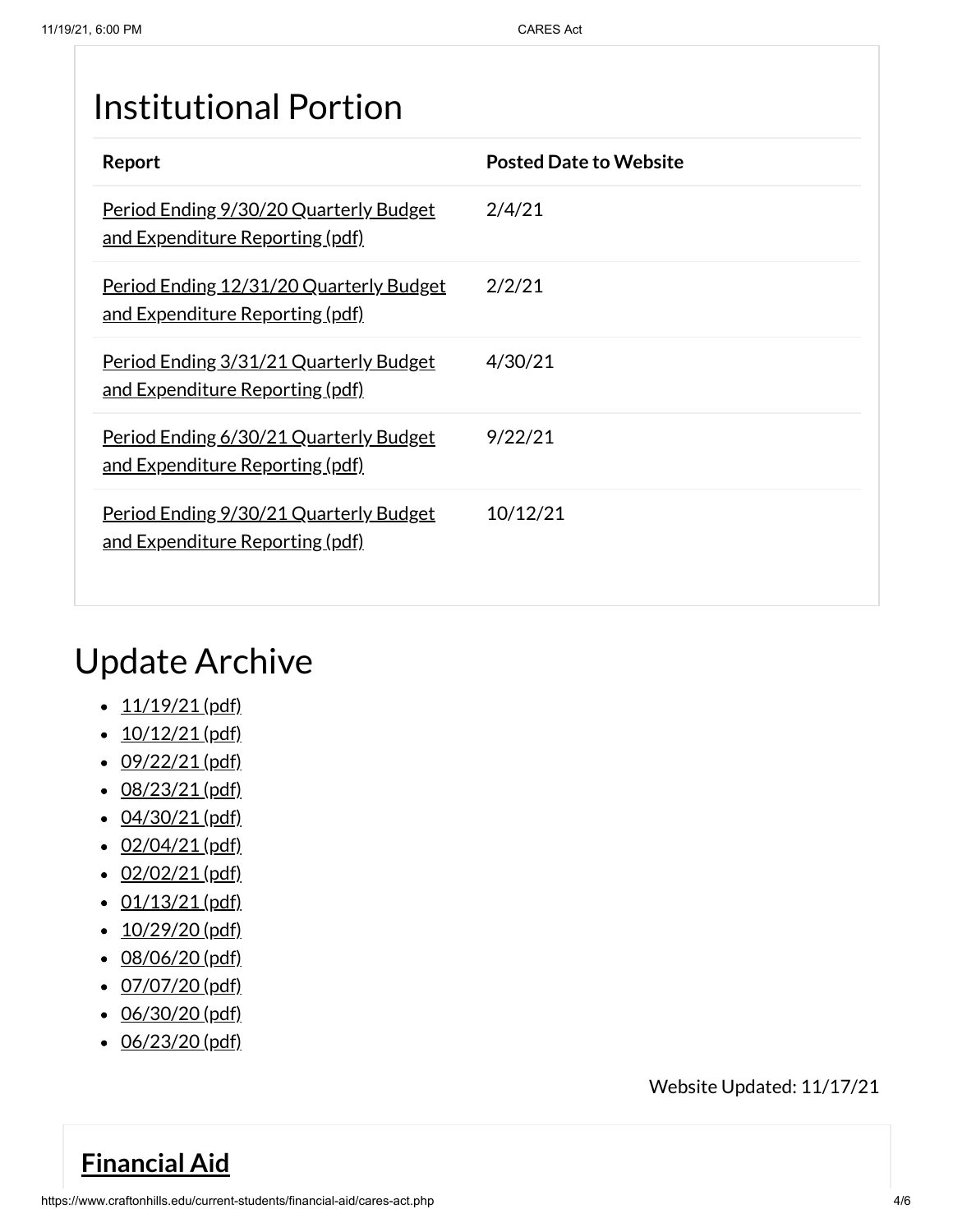| <b>Online Services</b>                                  |
|---------------------------------------------------------|
| <b>CARES Act</b>                                        |
| <b>Apply for Financial Aid</b>                          |
| <b>California Dream Act</b>                             |
| <b>CA Promise Grant Fee Waiver (BOG) Changes</b>        |
| <b>CA Promise Grant Fee Waiver (BOG)</b>                |
| 2021-2022 CA Promise Grant Fee Waiver (BOG) Application |
| Scholarships                                            |
| <b>Financial Literacy</b>                               |
| <b>Which Financial Aid Program is for Me?</b>           |
| <b>Satisfactory Academic Progress</b>                   |
| <b>Return of Title IV Funds</b>                         |
| <b>Student Rights and Responsibilities (pdf)</b>        |
| <b>GPA</b>                                              |
| <b>BankMobile</b>                                       |
| <b>Student Financial Aid Handbook (pdf)</b>             |
| <b>Cash Management Contract</b>                         |
| <b>Financial Aid Forms</b>                              |
| <b>Financial Aid Staff</b>                              |